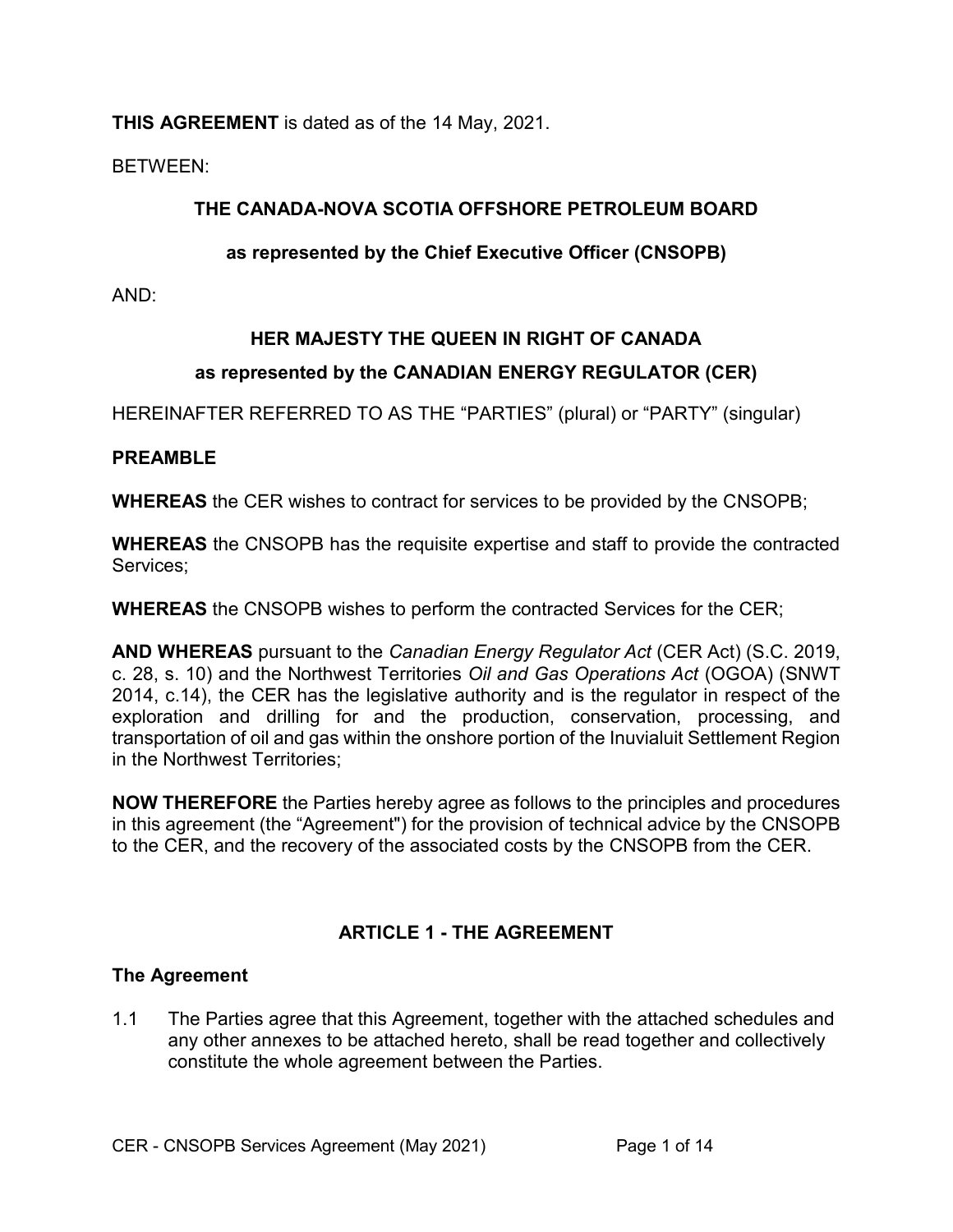## **ARTICLE 2 - DEFINITIONS**

## **Definitions**

2.1 In this Agreement

"CER" means the Canadian Energy Regulator as established by the CER Act S.C., 2019, c. 28, s. 10.

"CNSOPB" means the Canada-Nova Scotia Offshore Petroleum Board, which, pursuant to the *Canada-Nova Scotia Offshore Petroleum Resources Accord Implementation Act* and the *Canada-Nova Scotia Offshore Petroleum Resources Accord Implementation (Nova Scotia) Act*, provides oversight of operator activities in the Canada-Nova Scotia Offshore Area, including operator compliance with the statutory provisions in the areas of worker safety, environmental protection and safety, effective management of land tenure, maximizing economic hydrocarbon recovery, data collection and curation, and Canada-Nova Scotia benefits.

"Disbursements" mean incidental expenses incurred by employees of the CNSOPB in the course of providing Services to the CER to the extent that such expenses are payable to compensate employees according to the CNSOPB's rules respecting such payments.

"Fiscal Year" means a period of 12 months starting April 1 and ending on March 31.

"Records" mean any records and work product and includes books, documents, maps, drawings, photographs, letters, vouchers, notes, papers, correspondence, memorandum, plan, diagram, pictorial or graphic work, film, microfilm, sound recording, videotape, machine readable record, and any other documentary material, regardless of form or characteristics, and any copy thereof.

"Regular Hours" are routine hours of work performed by CNSOPB employees during normal business days, Monday through Friday, 7 hours per day and 35 hours per week.

"Services" mean those services provided for in the attached Schedule 'A' to this Agreement, or as otherwise agreed to by the Parties in accordance with section 6.5.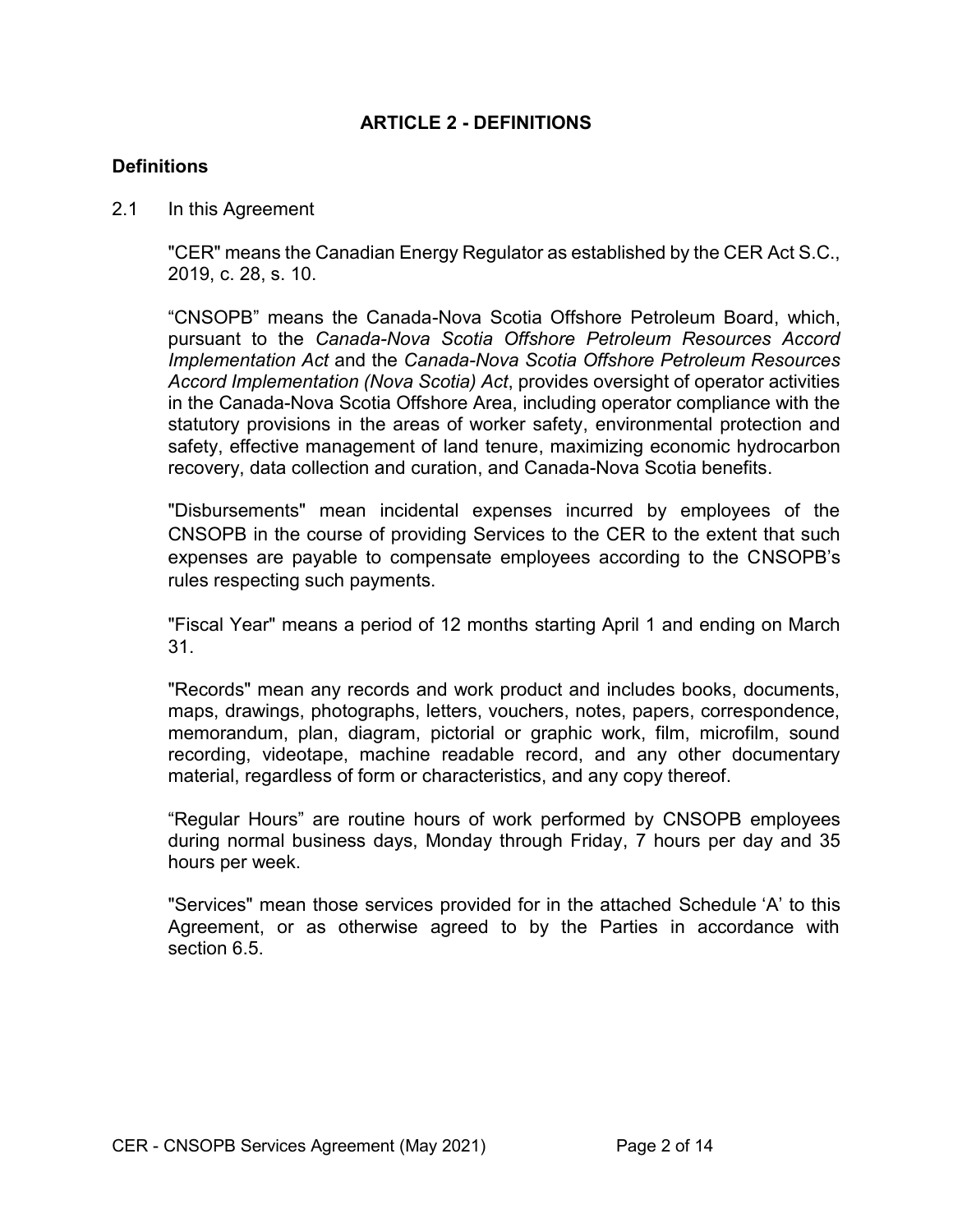## **ARTICLE 3 - INTERPRETATION**

#### **Independent Contractor**

- 3.1 The CNSOPB is an independent contractor under this Agreement. Nothing in this Agreement is to be construed as creating an agency, partnership, or joint venture relationship between the CNSOPB and the CER, or an employer/employee or master/servant relationship between the CNSOPB and any CER employees, or between the CER and any CNSOPB employees.
- 3.2 Nothing in this Agreement will derogate from or otherwise fetter the ability of the CNSOPB to regulate, administer, manage, or otherwise deal with oil and gas and related matters within its authority under any applicable legislation.
- 3.3 Nothing in this Agreement will derogate from or otherwise fetter the ability of CER to regulate, administer, manage, or otherwise deal with oil and gas and related matters within its authority under any applicable legislation.

#### **No Conflict of Interest**

3.4 The Parties warrant that they have no conflict of interest in carrying out this Agreement. Should such a conflict arise during the term of this Agreement, the conflicted Party shall disclose the conflict immediately to the other Party, and the Parties shall discuss such conflict with a view to achieving a mutually satisfactory arrangement.

# **ARTICLE 4 - SERVICES**

#### **Mechanisms**

- 4.1 The CNSOPB will provide Services to the CER upon request by the CER, subject to financial and staffing resource constraints, and in accordance with this Agreement.
- 4.2 In cases where the CNSOPB determines that it does not have sufficient resources to adequately perform requested Services, the CNSOPB will notify the CER as early as practicable.
- 4.3 The provision of the Services by the CNSOPB will be subject to instructions provided from time to time by the CER's authorized representatives.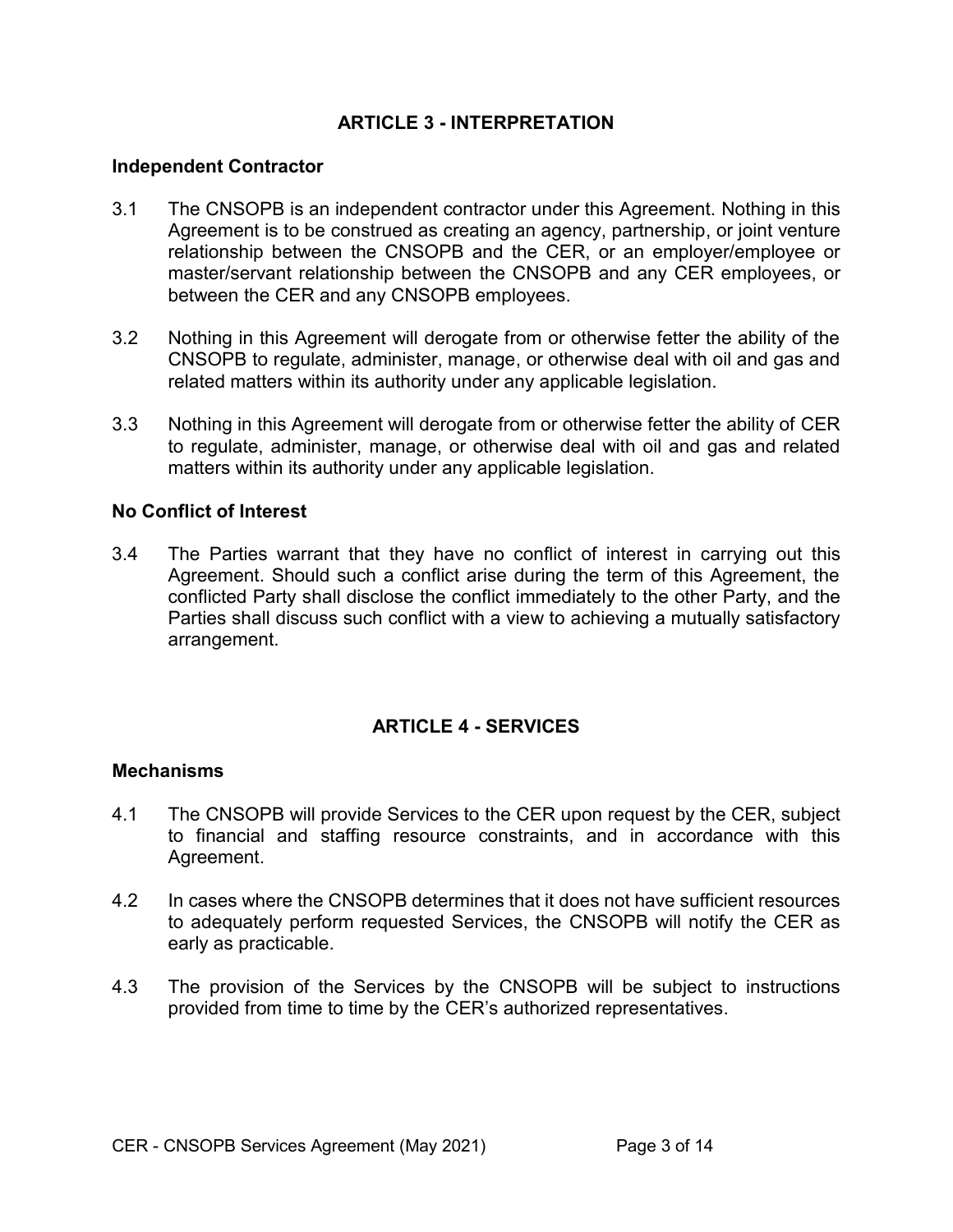## **Service Standards**

4.4 In the course of providing Services under this Agreement, the CNSOPB will ensure that every employee of the CNSOPB carrying out Services under this Agreement is qualified to do so and does so in an efficient and professional manner.

## **Applicable Laws**

4.5 Services provided by the CNSOPB pursuant to this Agreement will be provided in accordance with the CER's obligations pursuant to the OGOA and any other laws of general application. This Agreement does not create any new legal powers or duties, or fetter in any way the jurisdiction, powers, and duties of the Parties.

# **ARTICLE 5 - COST RECOVERY**

## **Calculation of Service Fees**

5.1 The CER will pay the CNSOPB for the Services it provides according to the following:

## **Fee for Services Provided by CNSOPB Employees**

5.1.1 The CER will pay the CNSOPB the Hourly Rate and the Administrative Fee for each employee for each of their Regular Hours of work performed completing the Services, according to Schedule 'B' attached to this Agreement.

## **Disbursements**

5.1.2 The CER will pay the CNSOPB for any Disbursements related to the Services provided, which are paid or payable to the CNSOPB staff providing those Services.

#### **Invoices**

- 5.2 The CNSOPB will submit invoices to the CER on a monthly basis during each Fiscal Year, or at other times mutually agreed to by the Parties, within 30 days of the end of that month or mutually agreed period.
- 5.3 The CER will make full payment to the CNSOPB within 30 days of receiving an invoice delivered in accordance with this Agreement.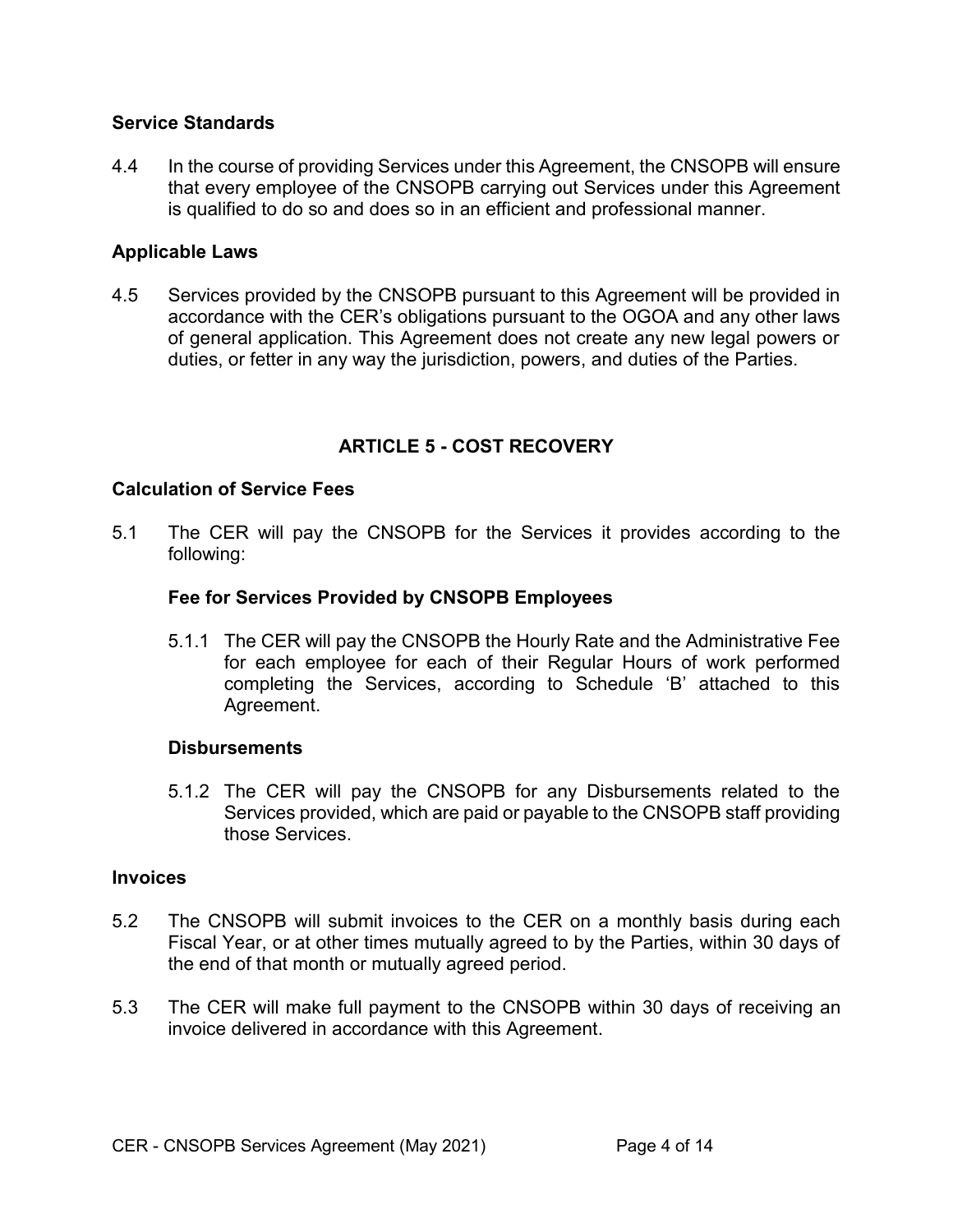5.4 Invoices will be sent via e-mail to:

**Director** Facilities Adjudication - Central and North Energy Adjudication Business Unit Canada Energy Regulator Suite 210, 517 10th Avenue SW Calgary, AB T2R 0A8

Phone: (403) 472-6280 e-mail: [Jess.Dunford@cer-rec.gc.ca](mailto:Jess.Dunford@cer-rec.gc.ca)

- 5.5 Notwithstanding any other provision of this Agreement, the obligation of the CER to make any payment under this Agreement is subject to the following:
	- 5.5.1 The *Financial Administration Act* (R.S.C., 1985, c. F-11); and
	- 5.5.2 Money being allocated internally by the CER for the purposes of this Agreement.

#### **Invoice Information**

- 5.6 Where Services have been performed by CNSOPB employees, invoices shall indicate, or be accompanied by documentation sufficient to indicate:
	- 5.6.1 The CNSOPB level of each employee providing the Services billed for;
	- 5.6.2 The number of Regular Hours of Services provided by that employee in the billing period;
	- 5.6.3 The annual salary applicable to that employee;
	- 5.6.4 The nature of the Services provided by that employee;
	- 5.6.5 All Disbursements incurred during the billing period, in an itemized format.

#### **Invoice or Cost Matters**

5.7 Either Party may refer matters relating to invoicing or payment for dispute resolution in accordance with the Dispute Resolution sections of the Agreement.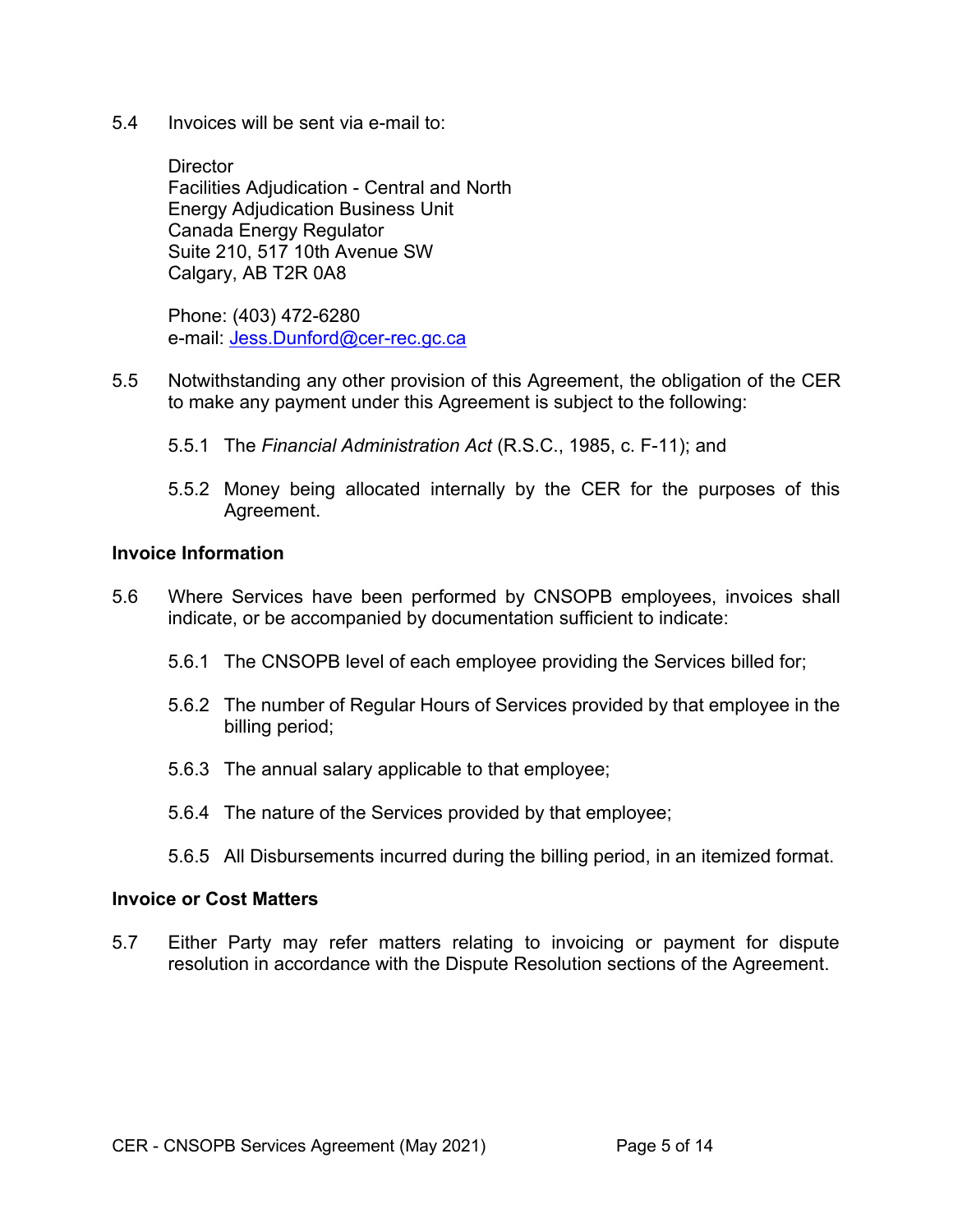## **ARTICLE 6 - SERVICE PARAMETERS**

## **Spending Limits**

- 6.1 The aggregate amount for which the CER may be made responsible to the CNSOPB for the provision of Services under this Agreement in respect of any Fiscal Year will not exceed the amount included in the CER's budget for that Fiscal Year for the purpose of this Agreement, subject to the following:
	- 6.1.1 Before the CNSOPB provides any Services, the CER shall notify the CNSOPB in writing of the amount so budgeted for the Fiscal Year.
- 6.2 The CNSOPB may stop providing Services in a Fiscal Year once the CNSOPB has provided the CER with Services that cost equal to the amount budgeted by the CER for that Fiscal Year.

## **Priority Services**

- 6.3 When the CER makes more than one Services request at a time, it shall prioritize its requests. If the CNSOPB is unable to perform the Services as requested, the Parties shall agree on the order of the delivery of the Services.
- 6.4 The CER may ask the CNSOPB to perform particular Services on a priority basis and, in such a case, the CNSOPB will use reasonable efforts to accommodate the request on terms that are mutually agreeable.

#### **Other Services**

6.5 The Parties may, in writing, agree that the CNSOPB will provide other services not included in Schedule A, and this Agreement will govern the Parties' obligations with respect to the performance of those services as if they were Services outlined in this Agreement.

## **ARTICLE 7 - INDEMNIFICATION**

- 7.1 The CER will hold harmless the CNSOPB and its employees, agents, and officers from any and all third-party claims, demands, and actions arising out of negligence or willful acts of the CER, its employees, agents, or officers.
- 7.2 The CNSOPB will hold harmless the CER and its employees, agents, and officers from any and all third-party claims, demands, and actions arising out of negligence or willful acts of the CNSOPB, its employees, agents, or officers.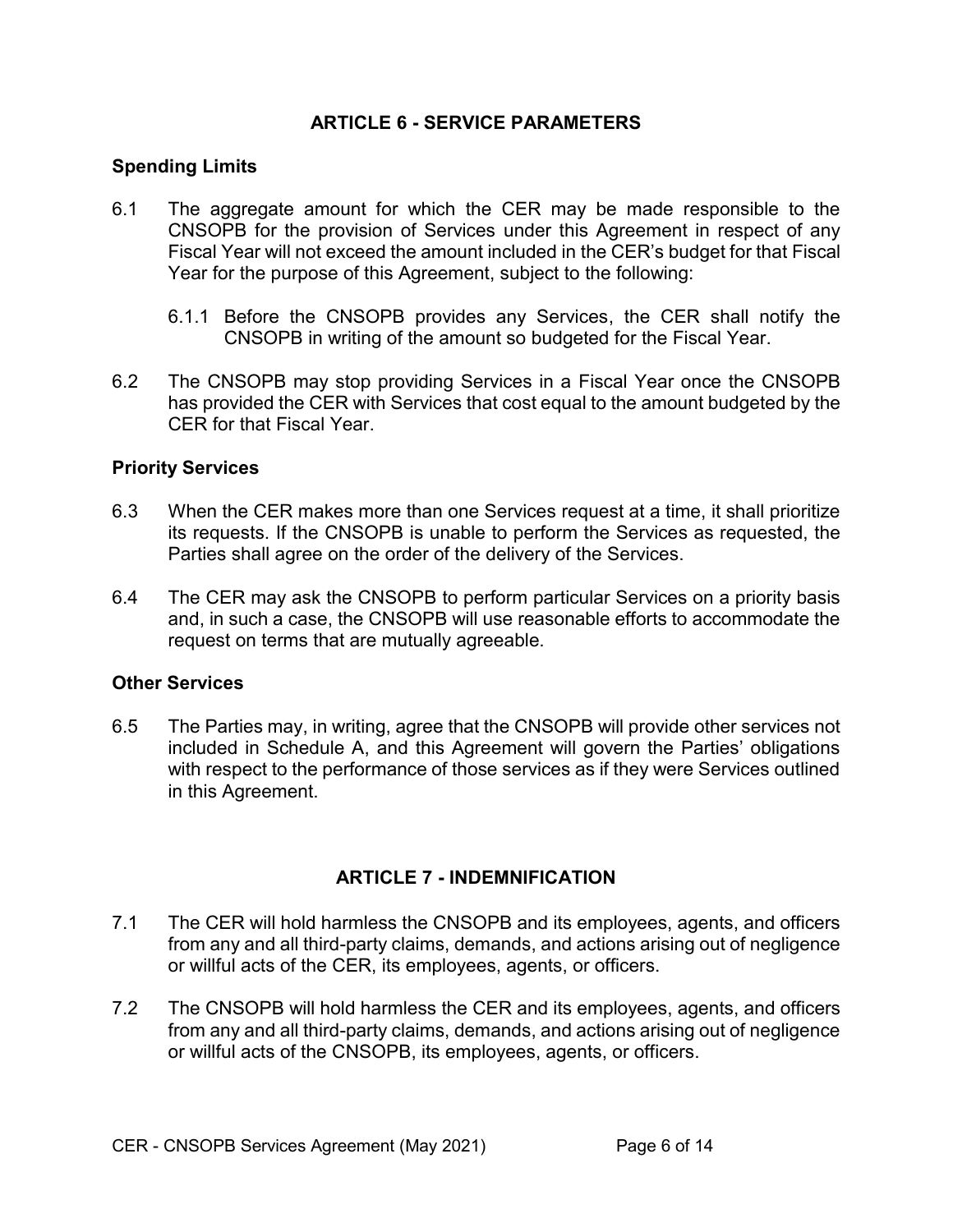- 7.3 In no event will a Party be liable to the other Party for any claim for special, punitive, incidental, indirect, or consequential loss or damage (including loss of profits, data, business, or goodwill) arising from all causes of action of any kind, including contract, tort, or otherwise, even if advised of the likelihood of such damages occurring.
- 7.4 To the fullest extent permitted by applicable law, the total aggregate liability to the CER by the CNSOPB under this Agreement, regardless of whether such liability is based on breach of contract, tort, strict liability, breach of warranties, failure of essential purpose, or otherwise, will be limited to the fees paid by the CER to the date such liability was incurred, and in any event, to no more in the aggregate than the spending limit determined pursuant to section 6.1.
- 7.5 Each Party agrees to consult with the other Party prior to negotiating, settling, or compromising any claims related to this Agreement.

# **ARTICLE 8 - INFORMATION MANAGEMENT AND DOCUMENT CONTROL**

# **Security Clearance**

8.1 The CNSOPB will ensure that its employees providing Services obtain the security clearance required for viewing and/or working with documents and other sources of information as required in connection with the performance of the Services.

# **Records**

- 8.2 The Parties will maintain adequate records and systems of internal control for the performance of all of their respective obligations under this Agreement.
- 8.3 All Records created by CNSOPB employees or received by CNSOPB employees from the CER, in the course of providing Services under this Agreement, become and remain in the custody of the CER. Upon request from the CER, the CNSOPB will provide all such Records to the CER.
- 8.4 The Records referred to in section 8.3 will not be disclosed by the CNSOPB without the written consent of the CER.
- 8.5 Where one Party becomes aware that a formal access to information request related to Services rendered under this Agreement has been made, it shall, as soon as possible, notify the other Party of the request.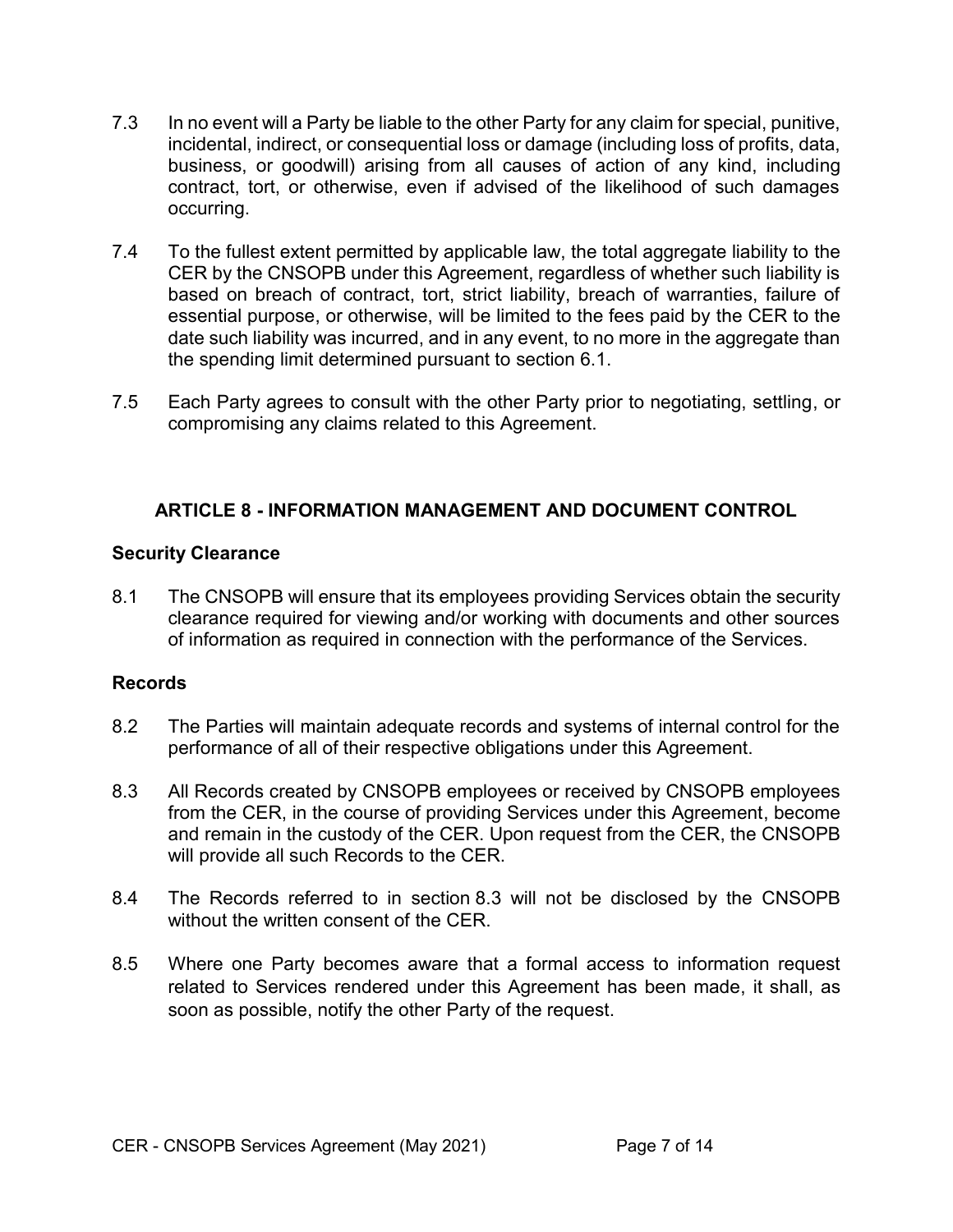# **Continuing Obligation**

8.6 The obligations of the CNSOPB and CNSOPB employees pursuant to sections 8.1, 8.2, 8.3, 8.4, and 8.5 survive the expiration or termination of this Agreement.

## **ARTICLE 9 - DISPUTE RESOLUTION**

- 9.1 Any dispute relating to this Agreement and the Services performed or to be performed pursuant to it will be referred to the CER's Vice President - Energy Adjudication and the CNSOPB's Chief Executive Officer, or their respective designates, for joint consideration and resolution.
- 9.2 If a dispute referred to in section 9.1 cannot be resolved by the representatives of the Parties described in that section, it shall be brought to the CER's Executive Vice President - Regulatory and the CNSOPB's Chief Executive Officer, or their respective designates.
- 9.3 Failing resolution of a dispute pursuant to sections 9.1 and 9.2, the Parties may pursue whatever remedies are available to them pursuant to this Agreement or available at law.
- 9.4 The provision of Services under this Agreement will continue while the dispute resolution processes described under sections 9.1, 9.2, and 9.3 are ongoing.

# **ARTICLE 10 - GENERAL**

## **No Adverse Presumption in Case of Ambiguity**

10.1 There shall be no presumption that any ambiguity in this Agreement be resolved in favour of either of the Parties. For greater certainty, the *contra proferentem* rule shall not be applied in an interpretation of this Agreement.

## **No Implied Obligations**

10.2 No implied terms or obligations of any kind by or on behalf of either of the Parties shall arise from anything in this Agreement. The express covenants and agreements contained in this Agreement and made by the Parties are the only covenants and agreements upon which any rights against either of the Parties may be founded.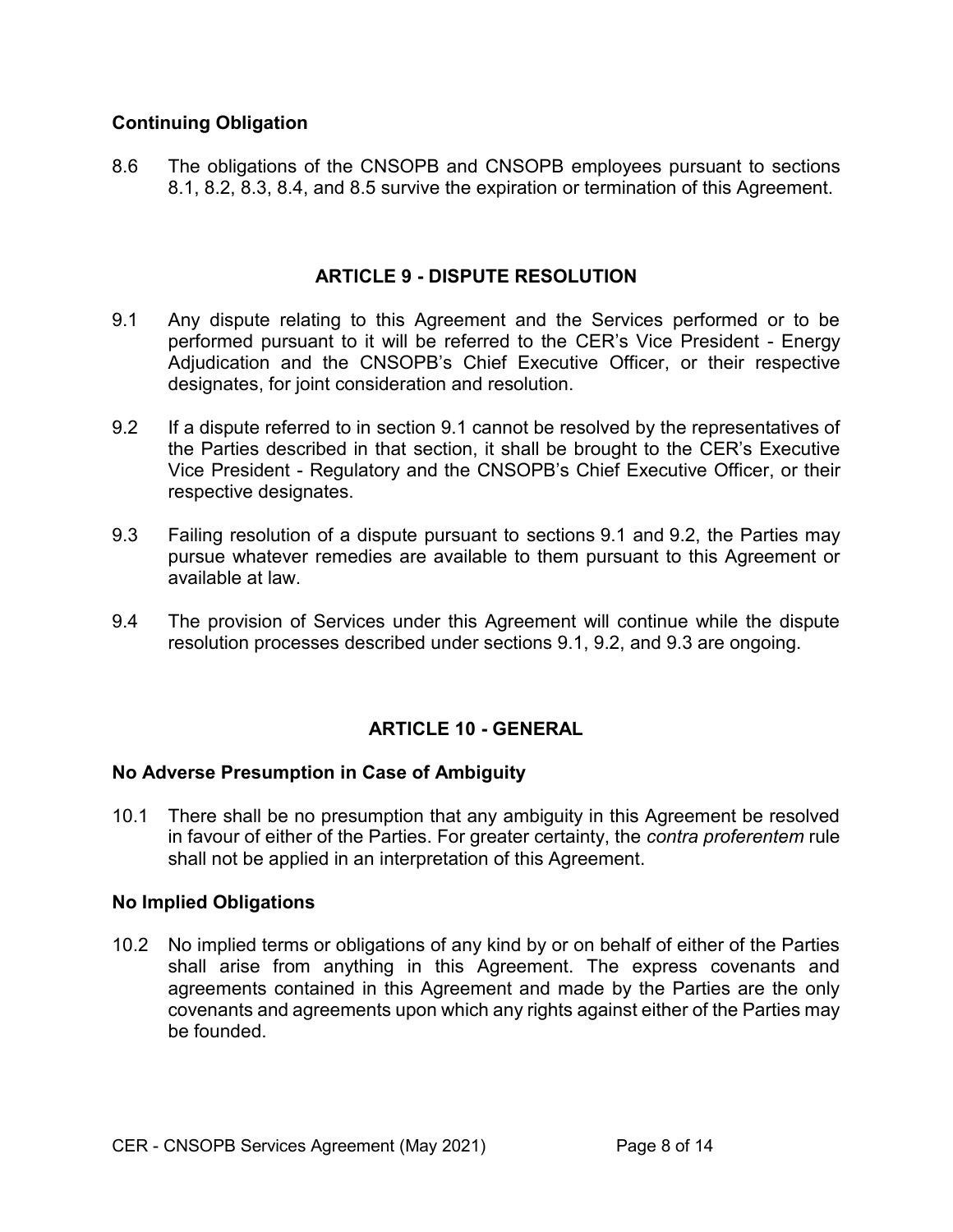#### **Interpretation**

10.3 The division of this Agreement into sections and subsections, and the insertion of headings, are for convenience only.

## **Entry into Force**

10.4 This Agreement will take effect upon the date specified on page one of this Agreement.

#### **Amendments and Waivers**

- 10.5 This Agreement may be amended at any time by the written consent of the Parties, as executed by their duly authorized representatives.
- 10.6 A waiver, forgiveness, or forbearance by either Party of the strict performance by the other Party of any covenant or other provision of this Agreement shall be in writing, and will not of itself constitute a waiver of any subsequent breach of that covenant or provision or any other covenant or provision thereof. The failure of a Party to require the fulfillment of any obligation by the other Party or to exercise any rights herein will not constitute a waiver or acquiescence or surrender of those obligations or rights.

#### **Term**

- 10.7 This Agreement will terminate one year from the date of execution unless the Parties agree, in writing, to renew the Agreement.
- 10.8 In the event of a name change of a Party prior to the termination of the signed Agreement, the Agreement will remain valid until the termination date.

#### **Languages**

10.9 The finalized Agreement shall be produced in English and French. All costs for translation will be the responsibility of the CER.

## **Termination**

10.10 This Agreement may be terminated by either Party on its giving at least three months' notice in writing to the other Party.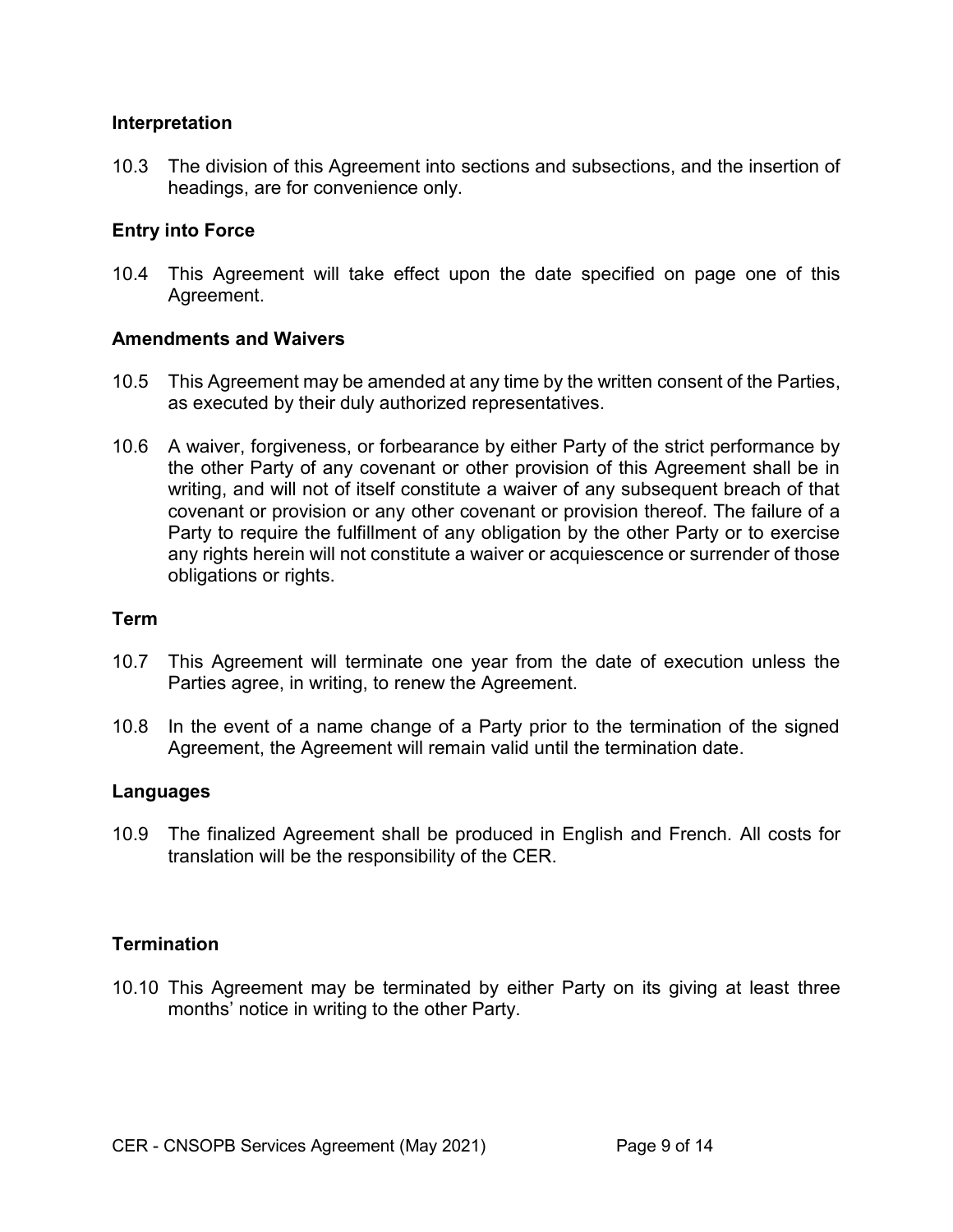#### **Notices**

10.11 Any notice or communication required to be given under this Agreement will be made in writing and will be delivered personally, sent by electronic communication or first class prepaid mail, to the addresses listed below.

If to the CER:

**Director** Facilities Adjudication - Central and North Energy Adjudication Business Unit Canada Energy Regulator Suite 210, 517 10th Avenue SW Calgary, AB T2R 0A8

Phone: (403) 472-6280 e-mail: [Jess.Dunford@cer-rec.gc.ca](mailto:Jess.Dunford@cer-rec.gc.ca)

If to the CNSOPB:

Acting Chief Executive Officer Canada-Nova Scotia Offshore Petroleum Board 8th Floor TD Centre, 1791 Barrington Street Halifax, Nova Scotia B3J 3K9

Phone: (902) 422-5588 e-mail: [CBonnell@cnsopb.ns.ca](mailto:CBonnell@cnsopb.ns.ca)

## **Receipt of Notice**

10.12 The date of receipt of any notice shall be deemed to be:

- 10.12.1 If personally delivered or sent by e-mail or courier, the date of delivery;
- 10.12.2 If sent by certified or ordinary mail, seven business days after mailing; and
- 10.12.3 If sent by electronic communications, 24 hours after the time of transmission, excluding from the calculation weekends and public holidays.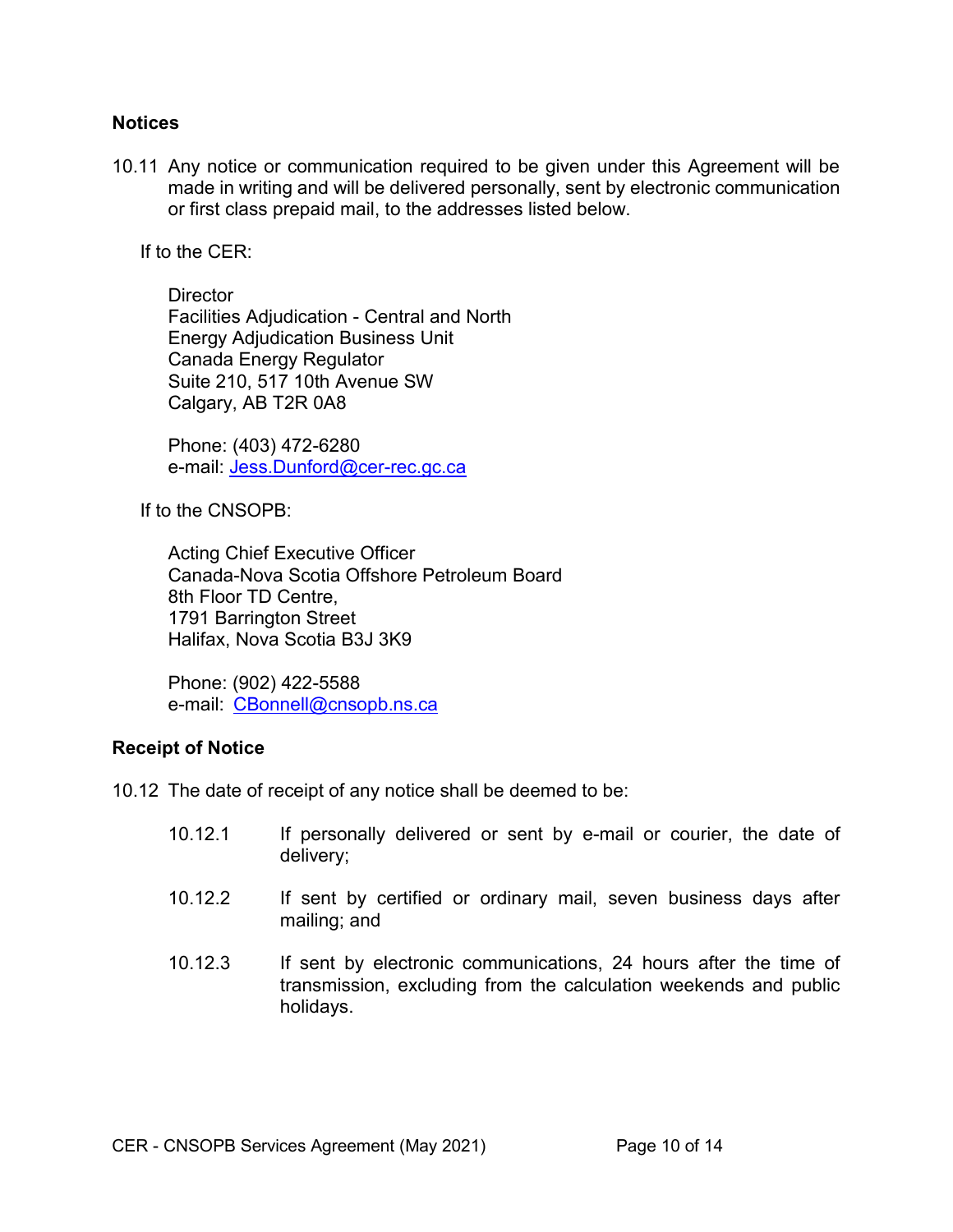#### **Counterparts**

10.13 This Agreement may be executed in counterparts, each of which will be deemed as an original, and all of which constitute one and the same document.

**IN WITNESS WHEREOF** the Parties have caused this Agreement to be executed as of the date first written above.

## **CANADA-NOVA SCOTIA OFFSHORE PETROLEUM BOARD as represented by the Chief Executive Officer**

Original signed by Date: 20 May 2021

**Christine Bonnell-Eisnor Acting Chief Executive Officer Canada-Nova Scotia Offshore Petroleum Board** 

## **CANADIAN ENERGY REGULATOR as represented by the Chief Executive Officer**

Original signed by Date: 14 May 2021

**Gitane De Silva Chief Executive Officer**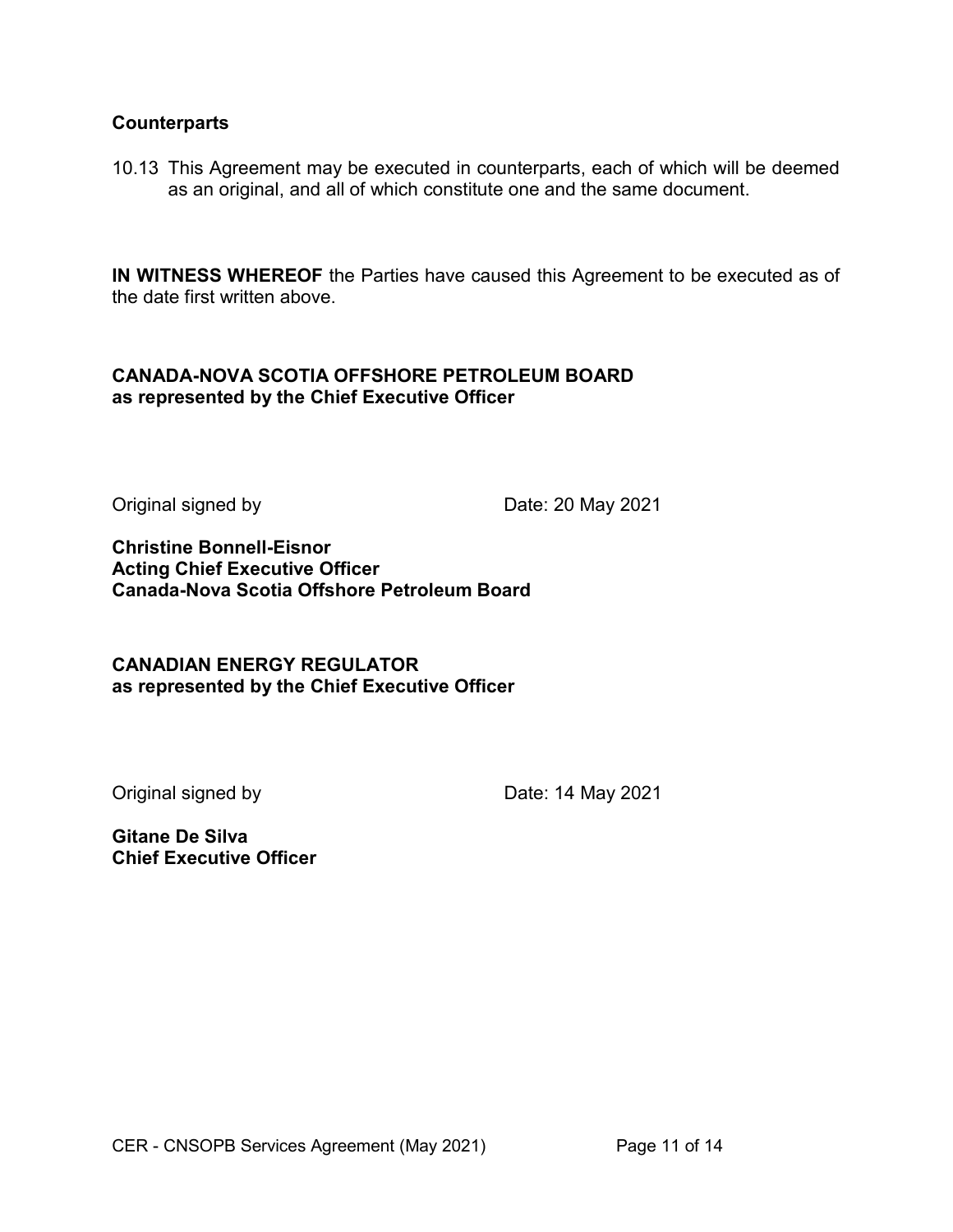# **SCHEDULE A**

## **STATEMENT OF WORK TO BE PERFORMED BY THE CNSOPB**

The CNSOPB is to assist CER staff with their review and analysis of the Inuvialuit Petroleum Corporation's (IPC) development plan approval (DPA) application and the included resource management plan (RMP) including any related supporting documentation and Information Requests, as directed by CER staff, in support of the IPC's Inuvialuit Energy Security Project (IESP).

Section 14 of the *Oil and Gas Operations Act* requires that a development plan be approved before issuing a license or an authorization under section 10. Section 16 of the *Oil and Gas Drilling and Production Regulations* requires that Part 2 of the DPA application include a RMP.

The development plan is a document governing the development of a pool or field. A development plan is set out in two parts, referred to as Part 1 and Part 2, as described in subsection 14(3) of the *Oil and Gas Operations Act*. The development plan is based on available data and the design concepts.

The approval of the development plan is subject to the consent of the Commissioner in Executive Council in relation to Part 1 of the development plan and any requirements that the Regulator considers appropriate or that may be prescribed.

The intent of the RMP is to provide for adequate resource management and prevention of waste, in accordance with good oilfield practice and economics principles, and to provide the operator's commitments for resource management and prevention of waste for the purposes of the development plan. The RMP supports the operator's resource management responsibilities under section 65 of the *Oil and Gas Drilling and Production Regulations*.

The RMP is expected to be based on the latest geological, geophysical, petrophysical, and reservoir information available at the time of the DPA application. The RMP should fully describe how the field or pool is intended to be produced over its life, and provide a detailed evaluation plan to address the main uncertainties, including sensitivities and alternative scenarios. The RMP also supports the operator's annual reporting requirement responsibility under section 85 of the *Oil and Gas Drilling and Production Regulations*.

If the DPA is approved, then the RMP will be valid for the life of the IESP and should be modified as new information is acquired. New data may be obtained through monitoring and assessment activities, such as geophysical programs, drilling, well evaluation, reservoir simulations, and production. The operator will be expected to ensure that all applicable data is analyzed and used to revise its understanding of the reservoir.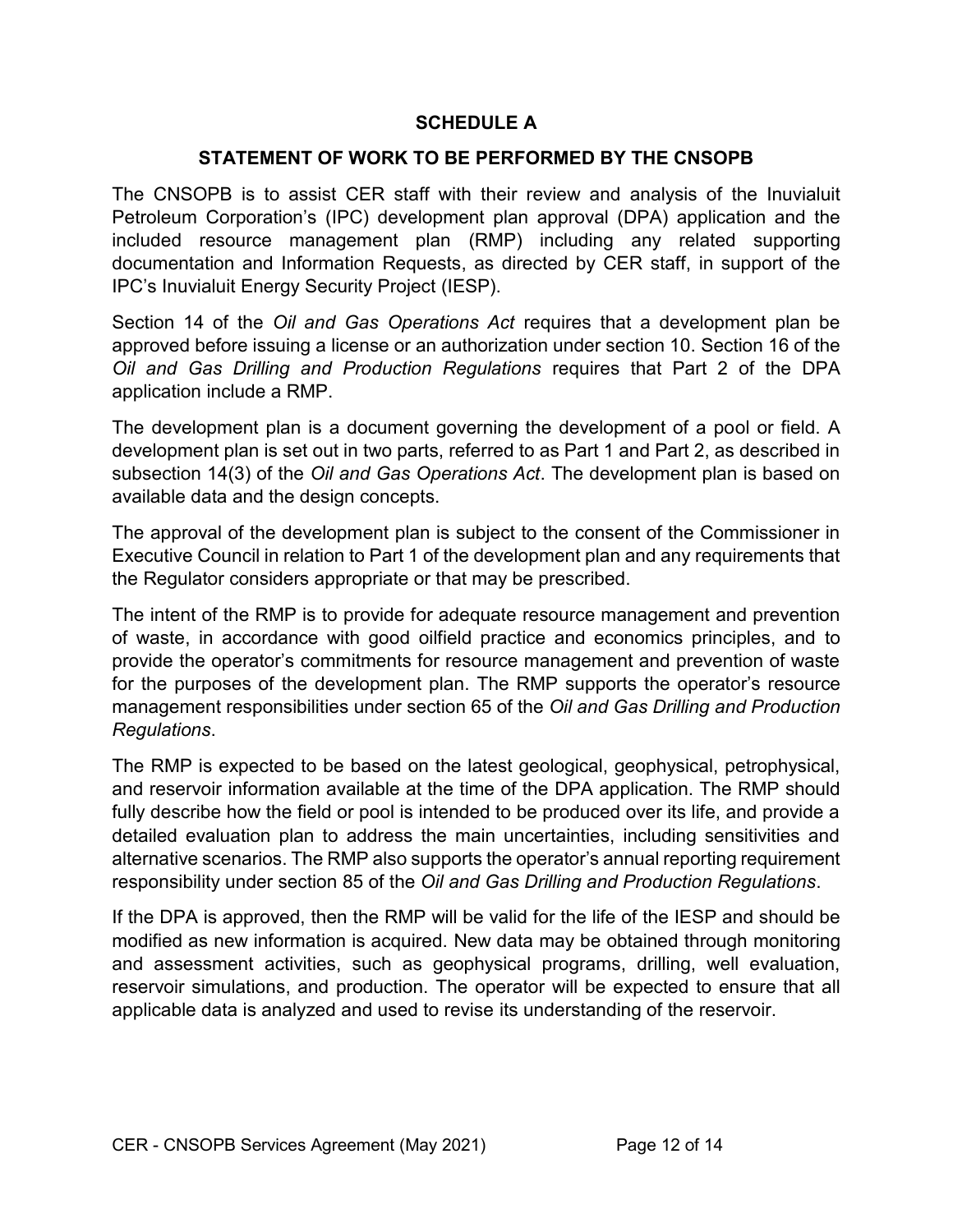In their review of the DPA application, including the RMP, CNSOPB staff are expected to perform the following tasks:

- 1. Keep all information and documentation provided under this arrangement confidential and do not disclose it to any other person within or outside of the CNSOPB who does not need to know this information or have access to this documentation. No copies of the information and documentation shall be stored in any data or records storage and retrieval system. All copies of the information and documentation provided by CER staff shall be returned to the CER, or the CNSOPB shall certify that the information and documents have been destroyed, by the date that the Agreement terminates or another date agreed upon by the Parties.
- 2. Review the geoscience and reservoir components of the DPA application, including the RMP and supporting documentation and any applicable Information Requests (IRs), to determine if all necessary information is included, as required by the relevant provisions of the *Oil and Gas Operations Act* and its regulations, for the purpose of enabling an assessment of the DPA application by the CER. If the review identifies any missing or incomplete information, advise CER staff of such deficiencies.
- 3. Upon receipt of any further information from the IPC, review the geoscience and reservoir components of the DPA application, including the RMP, and supporting documentation and any applicable IRs, as directed by CER staff, and advise CER staff regarding whether the proposed project aligns with legislative requirements, including any concerns with the proposed project.

CNSOPB staff shall respond to requests by CER staff to clarify any advice provided by CNSOPB staff related to its review of the DPA application, including the RMP. Information and document exchange can be via MS Teams, email, or transfer of any documents electronically, between one point of contact, as agreed upon, for each of the CER and the CNSOPB.

CNSOPB staff are required to follow the procedures communicated by CER staff with respect to any confidential documents, or parts thereof, associated with the DPA application, including the RMP.

No travel or out-of-office expenses are anticipated or authorized for this statement of work without the prior agreement of the Parties.